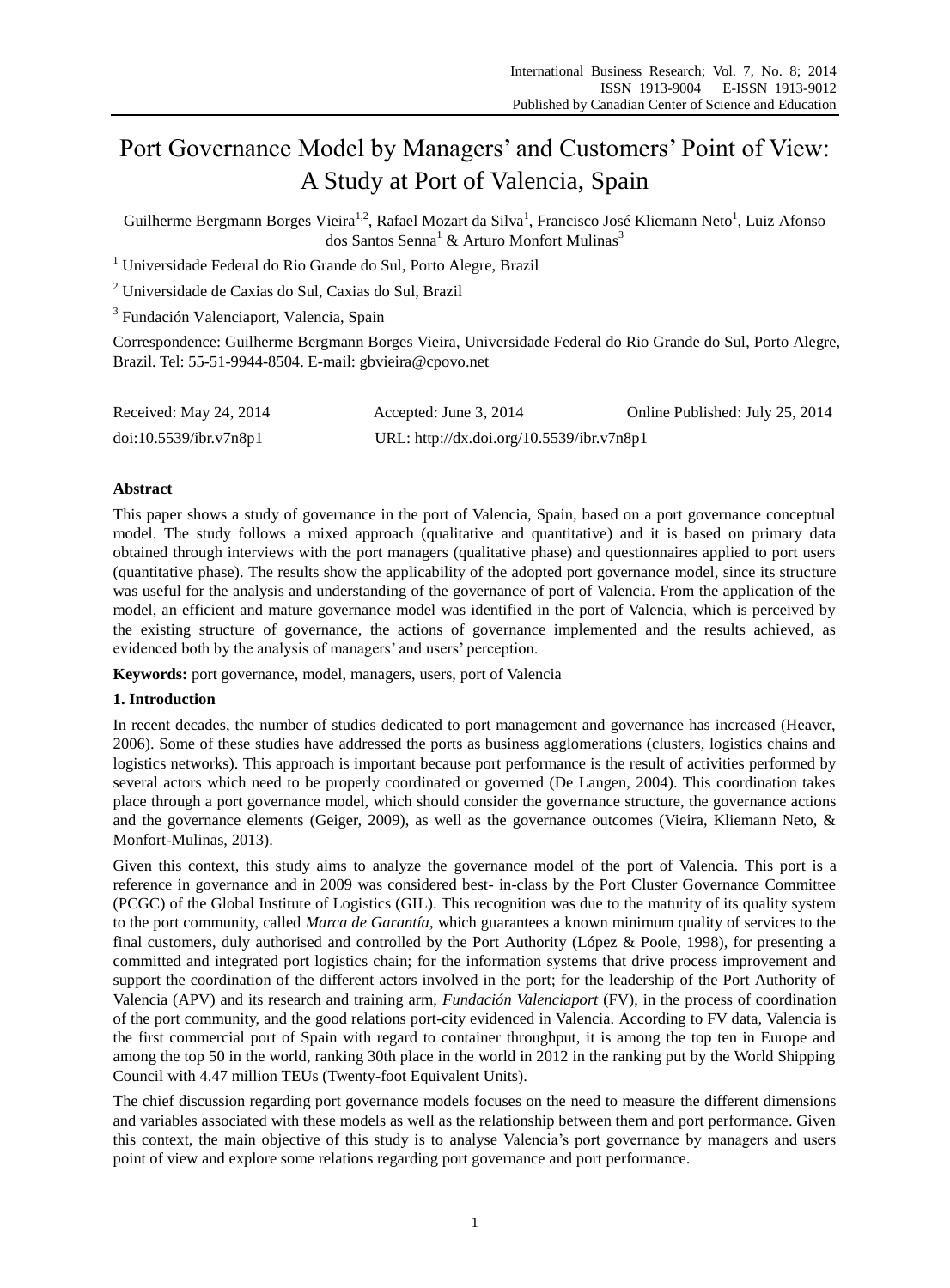## **2. Port Governance Model**

According to Geiger (2009), a governance model must answer three basic questions: Who governs? What is governed? and How is it governed? The answers to these questions are, respectively: i) governance structure, ii) governance actions, and iii) governance elements. The governance structure refers to the institutional and regulatory framework existing in business clustering; governance actions are the mechanisms inducing coordination and governance elements are the actors and the associated logistics flows. In addition to these three questions, a previous question can be formulated – Why is it (the port) governed? – which is linked to the governance outcomes (Vieira, Kliemann Neto, & Monfort-Mulinas, 2013). The governance outcomes are associated with the effectiveness and efficiency of the port logistics chain. The ultimate objective of port governance is to promote port performance through a specific governance model (De Langen, 2004; Baltazar & Brooks, 2006; Brooks & Cullinane, 2006a; Cullinane, Yap, & Lam, 2006; Brooks & Pallis, 2008; Xu & Chin, 2012; Lam, Ng, & Xu, 2013).

Despite its importance, few models of port governance are found in the literature, namely the Baltazar & Brooks model (2006) – detailed in later studies by Brooks & Cullinane (2006b) and Brooks & Pallis (2008); the Brooks & Cullinane model (2006c); the Verhoeven model (2010) and the Milan & Vieira model (2011), in addition to the models of port management and ownership by the World Bank (2001). Of these models, the first three stand out, given that the Brooks and Cullinane (2006c), Verhoeven (2010) and World Bank (2001) models focus only on port structure and functions and the Milan & Vieira one (2011) only examines the governance actions. Therefore, these models do not address the relationship between governance and performance broadly enough and, therefore, have limited applicability. In addition, the Baltazar & Brooks model (2006) and its subsequent adjustments proposed by Brooks & Cullinane (2006b) and Brooks & Pallis (2008) also show gaps as identified by Vieira, Kliemann Neto & Monfort-Mulinas (2013). The gaps identified by the authors in these models were the following: i) the governance outcomes are not sufficiently detailed; ii) a broader discussion about typology of governance actions and means of implementation is missing; iii) the aspects related to the actors of the port logistics chain and the logistics flows arising from the interaction between these actors are not covered; and iv) the models do not have a means to be implemented in a process of port reform, which limits its applicability.

Aiming to fill these gaps, Vieira, Kliemann Neto, & Monfort-Mulinas (2013) developed a new model based on the dimensions of governance proposed by Geiger (2009) and which includes an additional dimension – governance outcomes. The conceptual framework of the model is shown in Figure 1.



Figure 1. Port governance model

Source: Vieira, Kliemann Neto, & Monfort-Mulinas (2013).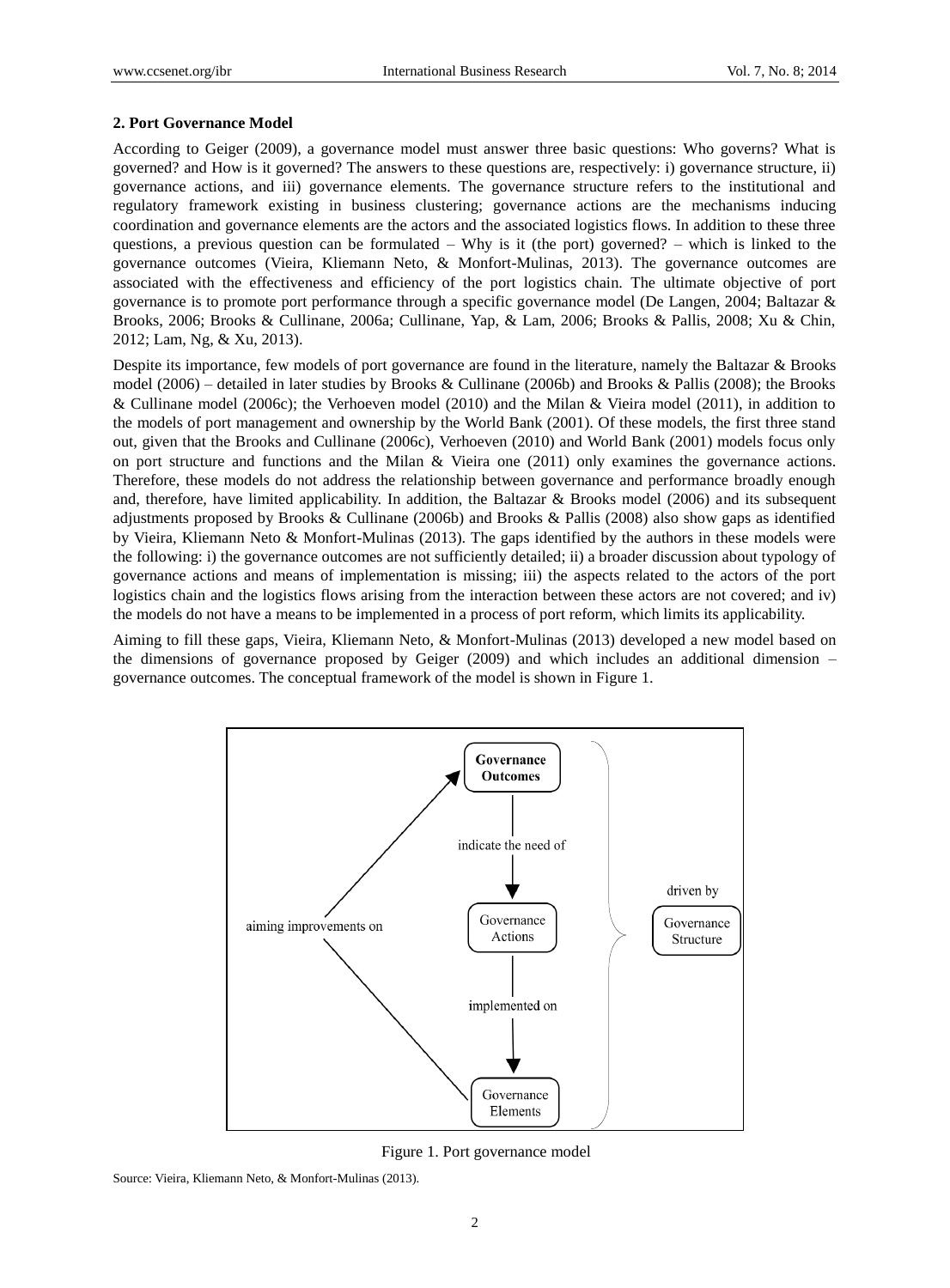The logic of this model is that the governance outcomes indicate the need for governance actions in order to increase the integration of the port logistics chain and the efficiency of the related flows, which are the governance elements, all driven by the existing governance structure. Given the need for measuring the governance of port logistics chains, the authors proposed a breakdown of each proposed dimension of the model (Figure 1) in some factors (Table 1). This breakdown allows for an evaluation of these factors by managers–by conducting interviews–and by the users–by applying questionnaires based on assertions for each factor, evaluated by a Likert scale. The basic assumption is that an appropriate governance model promotes the integration of the actors, which, in turn, facilitates the coordination of logistics flows, thus increasing efficiency.

|  |  |  |  |  | Table 1. Dimensions and factors of the governance model of port logistics chains |
|--|--|--|--|--|----------------------------------------------------------------------------------|
|--|--|--|--|--|----------------------------------------------------------------------------------|

| <b>Dimensions</b> | Factors                                                                                    |
|-------------------|--------------------------------------------------------------------------------------------|
| Governance        | Port effectiveness                                                                         |
| <b>Outcomes</b>   | Port efficiency                                                                            |
|                   | Port costs                                                                                 |
|                   | Maritime connections (number of liner shipping services)                                   |
|                   | Frequency of liner shipping services                                                       |
| Governance        | Existence of a governance structure                                                        |
| Structure         | Effectiveness of the governance structure                                                  |
|                   | Improvement of the governance structure over time                                          |
| Governance        | Existence of governance actions for the coordination of the actors of port logistics chain |
| Actions           | Existence of governance actions to coordinate the containers flow in this chain            |
|                   | Existence of governance actions to coordinate the information flow                         |
|                   | Effectiveness of governance actions                                                        |
|                   | Improvement of governance actions over time                                                |
| Governance        | Coordination of the actors within the port logistics chain                                 |
| Elements          | Increasing of coordination over time                                                       |
|                   | Efficiency of container port logistics flow                                                |
|                   | Increasing of containers flow efficiency over time                                         |
|                   | Efficiency of information flow                                                             |
|                   | Increasing of information flow efficiency over time                                        |

Source: Vieira, Kliemann Neto, & Monfort-Mulinas (2013).

The port governance model should provide a framework that facilitates the execution of actions, which, in turn, allow actors and flows to be coordinated, generating an increase in the efficiency and efficacy of the port logistics chain. The structure should be decentralized enough to allow the effective management of ports - given the local conditions and the need for understanding the demands of the port environment - and centralized enough to allow the coordination of the port system and the creation of an appropriate competitive environment, avoiding, for example, lack of regulation that generates overcapacity. Actions of governance may vary, but initiatives stand out regarding: i) the quality of the port logistics chain; ii) the information technologies used to integrate actors and flows; iii) the training of the actors within the port logistics chain; and iv) the management of port-city relationships (Milan & Vieira, 2011). Figure 2 shows the steps for the application of the governance model on a port reform process.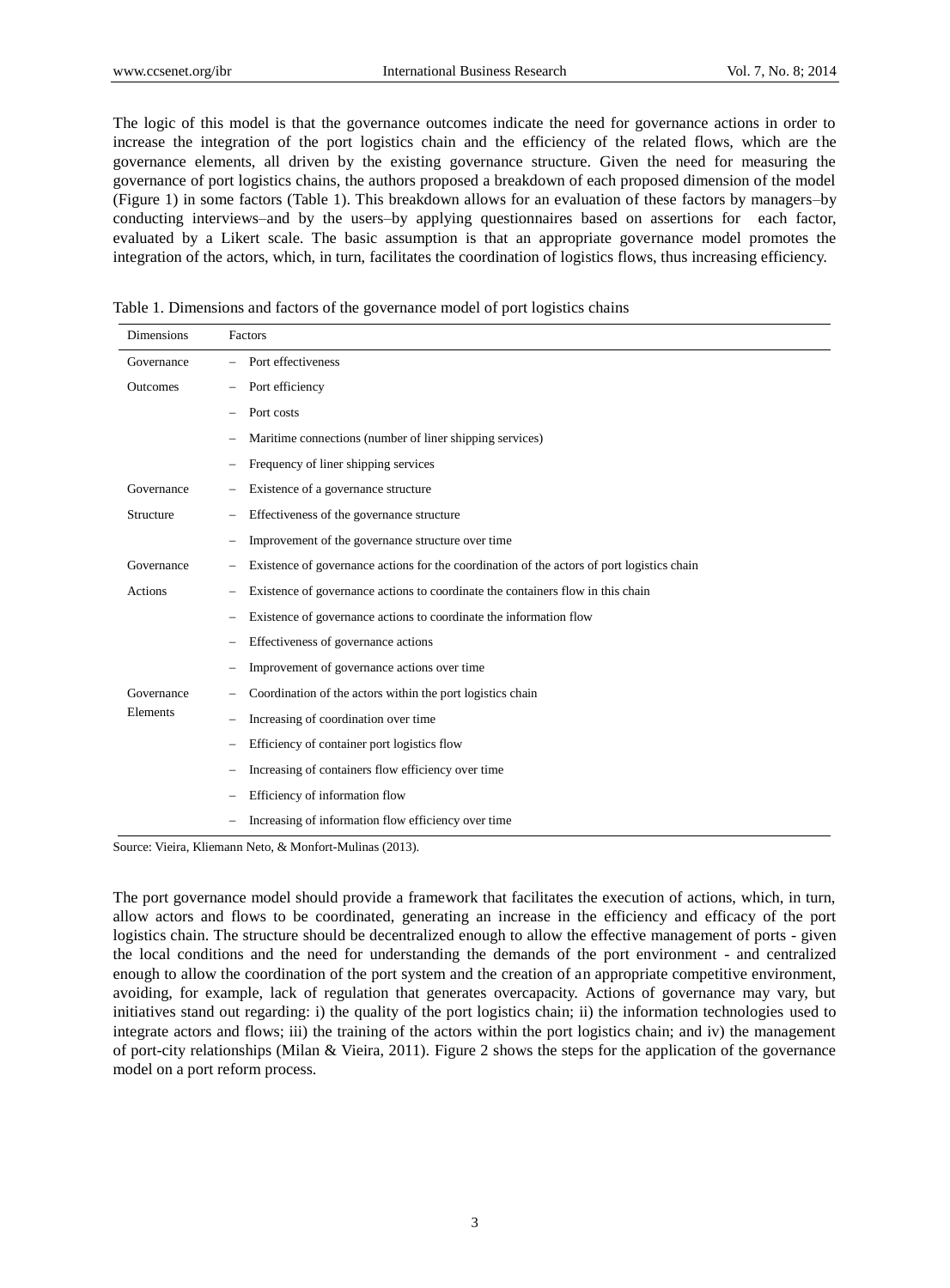

Figure 2. Steps for the application of the model in a process of port reform

Source: Vieira, Kliemann Neto, & Monfort-Mulinas (2013).

From the model proposed by Vieira, Kliemann Neto, & Monfort-Mulinas (2013), there is a comprehensive and structured logic to guide the port reform process, allowing adjustments in the existing governance model, aiming to better governance of the port logistics chain as well as greater competitiveness of this chain. In order to attain that, a systematic evaluation of port logistics chains in different dimensions of the model (structure, actions, elements and outcomes) is needed.

# **3. Method**

This article is a descriptive study of mixed approach, comprising qualitative and quantitative phases. The data collection was based on: i) in-depth interviews with managers of the port of Valencia; and ii) questionnaires with users acting in such port.

In the first step (qualitative), the following managers in the port of Valencia were interviewed: i) the General Director of APV; ii) the Chief of Staff of APV Presidency; iii) the Director of Research, Development and Innovation of FV; iv) the Project Director of FV; v) the Director of Innovation of APV; vi) the Director of *Marca de Garantía* of APV; vii) the Director of Strategic Planning of APV; viii) the Director of the logistics activities of the port logistics zone (ZAL); and ix) the Deputy Director of General Services of APV.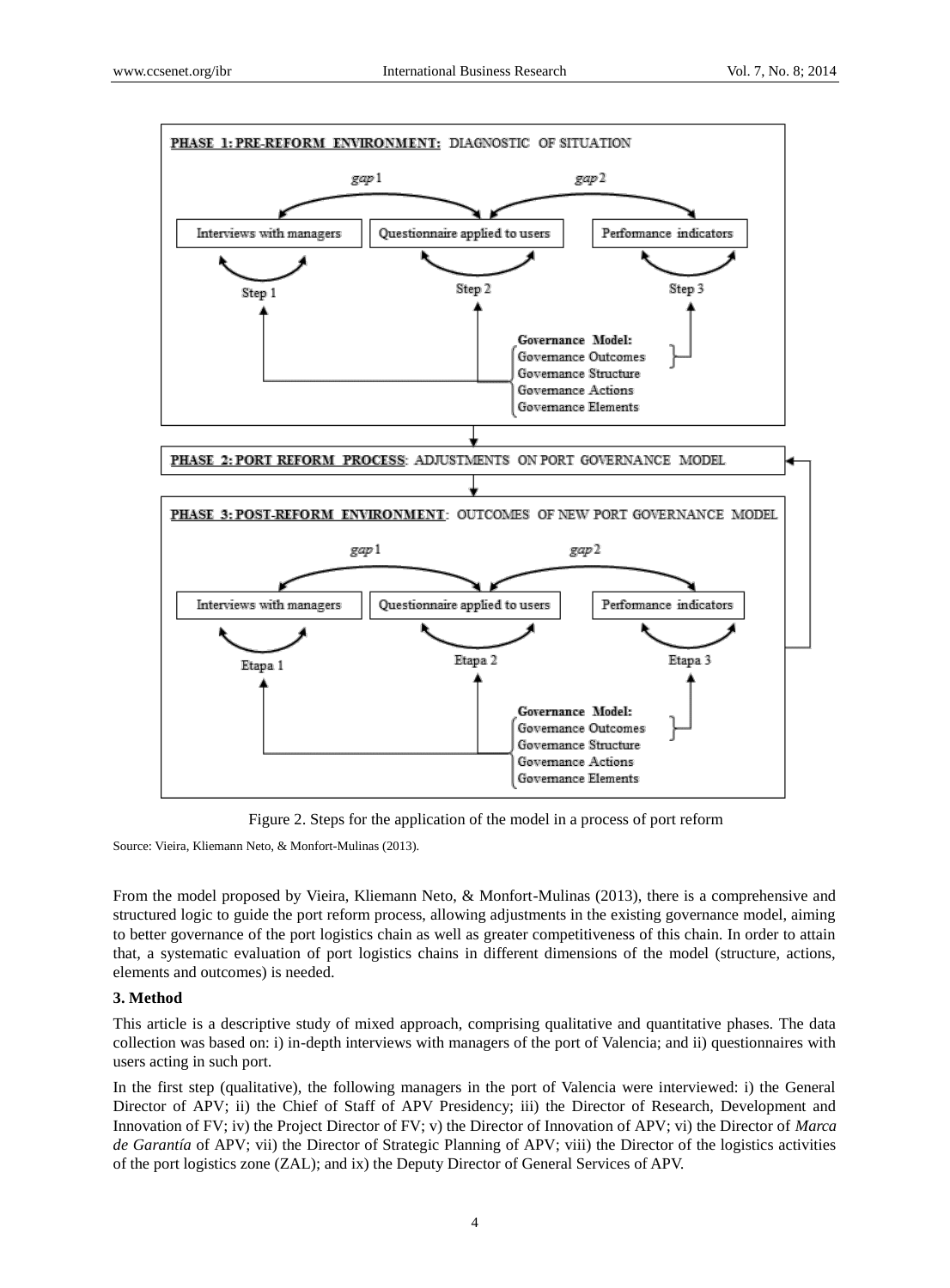A set of questions comprising six open-ended questions was used, based on the governance model proposed by Vieira, Kliemann Neto, & Monfort-Mulinas (2013). It should be emphasized that the present study focused on Phase 1 of the proposed model (Figure 2), generating elements that could potentially support the following phases (2 and 3). The interviews started with an initial question, of introductory nature, aimed to assess the overall perception of the interviewee on the evolution of port governance. After that, each interviewee was presented with the conceptual model and its dimensions (outcomes, structure, actions and elements of governance), followed by four key questions in order to identify how governance has evolved in that port regarding each model dimension. The interviews were rounded up with a final question in which what could (or should) change in the structure, actions and elements of governance was assessed, in order to generate better outcomes.

Interviews lasted between 1:00 and 2:00 hours. Not all interviewees answered all questions, due to the specificity of their fields. However, all questions were answered by at least four interviewees, which allowed good understanding (Table 2).

| Interviewees    |    |    |                | Questions   |                |                |
|-----------------|----|----|----------------|-------------|----------------|----------------|
|                 | Q1 | Q2 | Q <sub>3</sub> | Q4          | Q <sub>5</sub> | Q <sub>6</sub> |
| EV1             | X  | X  | X              |             |                |                |
| EV <sub>2</sub> |    | X  | X              |             |                | X              |
| EV3             | X  | X  | X              | X           | X              | X              |
| EV4             | X  |    | X              |             |                | X              |
| EV <sub>5</sub> | X  | X  | X              | X           | X              | X              |
| EV <sub>6</sub> | X  | X  | X              | X           | X              | X              |
| EV7             |    | X  |                |             |                |                |
| EV8             |    | X  | X              | X           |                |                |
| EV9             | X  |    | X              | $\mathbf X$ | X              | X              |
| Total           | 6  | 7  | 8              | 5           | 4              | 6              |

Table 2. Questions answered by each interviewee

Following the interviews, the contents were analyzed, which identified the main characteristics of Valencia's port governance model, as well as possible opportunities for improvement.

In the second phase (quantitative), questionnaires were sent to users of the port logistics chain, also based on the proposed governance model and its dimensions. At this step, each dimension was broken down into a few factors according to Table 1. For each of these factors a statement was written, which was evaluated using a seven-point Likert scale (1. Strongly Disagree to 7. Strongly Agree). Moreover, some questions were asked in order to qualify companies and respondents (time with company; volume of containers handled, length of experience of the respondent etc.).

As a population, International Freight Forwarders (IFFs) were considered. The existing directory of companies available on the Port Authority of Valencia (APV) website was considered as a population, totaling 208 companies. We opted to send the questionnaires to the IFFs and not directly to exporters and importers due to the fact that, according to Malchow & Kanafani (2004), IFFs are key influencers of the port selection process. Supporting this idea, the managers of the Port of Valencia stated that the port has almost no contact with exporters and importers, liaising only with IFFs. Therefore, the port choice process depends on selection of an IFF that provides a service through the port. After the application of questionnaires, a number of 30 valid questionnaires was obtained out of 208 questionnaires sent.

With the analysis of data collected in two phases, the port governance model were analyzed both from the perspective of managers (qualitative phase) and the users' point of view (quantitative phase), which enabled the examination of the differences between the perceptions of the two groups. The results obtained with the application of the proposed model allowed: i) to critically analyze their strengths and limitations, ii) to analyze governance model of port of Valencia; and iii) to explore relationships between the outcomes, the structure, the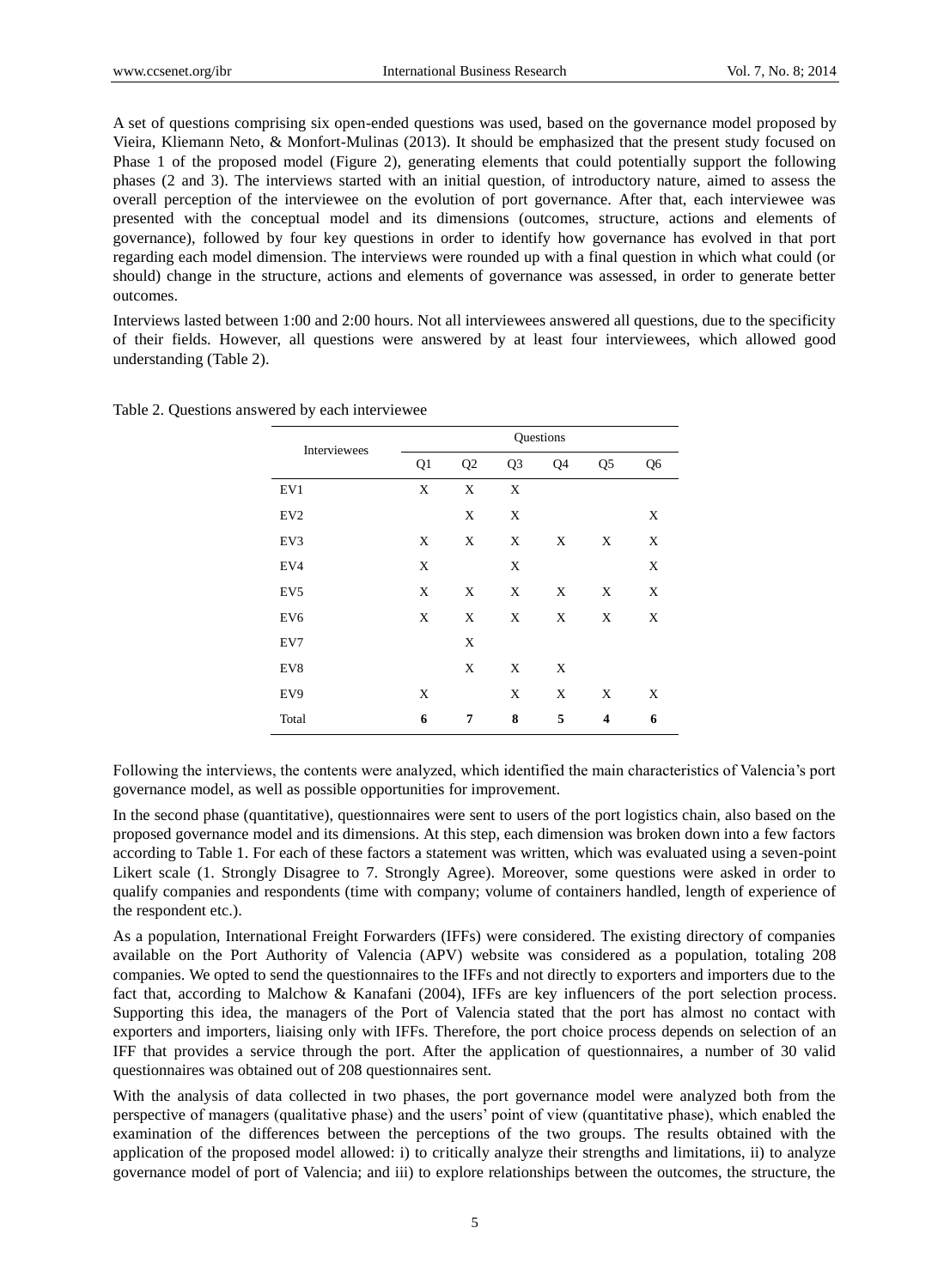actions and the elements of governance in such port.

#### **4. Results**

This section shows an analysis of the governance model of the port of Valencia from the perspective of managers and users.

#### *4.1 Governance of the Port of Valencia in the Managers' Point of View*

In this section, the results of interviews conducted in Valencia are presented. Questions are numbered Q1 to Q6 and interviewees are coded EV1 to EV9. The presentation of results follows the order of questions.

# Q1: General perception on the evolution of port governance

Interviewees EV1 and EV3 stated that governance should be analyzed in the context of the existing legal framework, represented by the Port Law of 1992 and its subsequent amendments, which allowed greater autonomy both for the autonomous communities in the port management and the port authorities themselves. Interviewees EV1 and EV2 mentioned within the landlord model the importance of analyzing how far responsibilities of the central government and the port authority go. EV1 highlighted the importance of timeliness in the granting process, and in order to do so, the right degree of decentralization in decision making is needed.

Interviewee EV4 mentioned the role of *Fundación Valenciaport* (Valenciaport Foundation) (FV) and the projects it has developed, while interviewee EV5 mentioned the role of Information and Communication Technology (ICT) in the governance of the port logistics chain. Interviewee EV6, in turn, highlighted the *Marca de Garantía* - the quality assurance system of the port community of Valencia - as a driving element of the governance of the port logistics chain, detailing its evolution over time.

Analyzing the content of the interviewees' answers, six major factors were identified: i) the existing legal framework; ii) the autonomy of the port authority; iii) the agility of the concession process; iv) the foundation of *Fundación Valenciaport*; v) the development of Information and Communication technologies and vi) the development of *Marca de Garantía*.

# Q2: Evolution of governance structure

Interviewees EV1 and EV2 mentioned that, within the existing legal framework, governance depends largely on the actions defined by the Board of Directors of the port authority, which involves different actors within the port logistics chain. Interviewee EV2 also mentioned the existence of a coordinating body and internal management the Port Authority, called Executive Committee, which is formed by the President of the Port Authority, the Head of Executive Office of the President, the General Director, the General Secretary and the directors of Strategic Planning and Processing, Infrastructure Planning and General Services. This committee meets weekly to address issues associated with port management.

Interviewees EV2 and EV8 highlighted the Department of Processing and Management Control as an important part of the structure of governance as it aims to foster the coordination of the various departments involved in the implementation of the strategic planning of the port. The Board of Quality of *Marca de Garantía* and the *Fundación Valenciaport* patronage were also mentioned by interviewee EV2 as important elements of governance structure.

Interviewee EV3 cited the existing norms and their variation as crucial for governance structure. The interviewee also mentioned that the current legislation gives a considerable degree of autonomy to the port authorities, whose functions are much more extensive and relevant than the *Puertos del Estado* ones, which is basically an organ of coordination and control. Besides the Port Law, interviewee EV7 mentioned the Law of State Contracts and the Budget Law as elements of the governance structure (normative framework in which the port sector is inserted).

According to interviewees EV3 and EV7, the control of *Puertos del Estado* on port authorities is made through an instrument called a Business Plan, prepared annually and agreed upon technical meetings between the port authority and *Puertos del Estado*, and approved by the Board of Directors of the port. The Business Plan sets out the objectives, goals and indicators for each port authority. In the case of Valencia, it is established based on the concepts of the Balanced Scorecard (Kaplan and Norton, 1996) and Strategy Maps (Kaplan & Norton, 2004), as mentioned by interviewees EV2 , EV3 and EV7. According to interviewee EV7, the Business Plan is prepared in a format previously established by *Puertos del Estado*, with a template available on the intranet of that body. Interviewee EV7 stated that there are three instruments in the strategic management of the port: i) Strategic Planning, long-term oriented; iii) the Plan of Infrastructure Use, also long-term, and iii) the Business Plan, short-term. All these instruments are a result of the Port Law.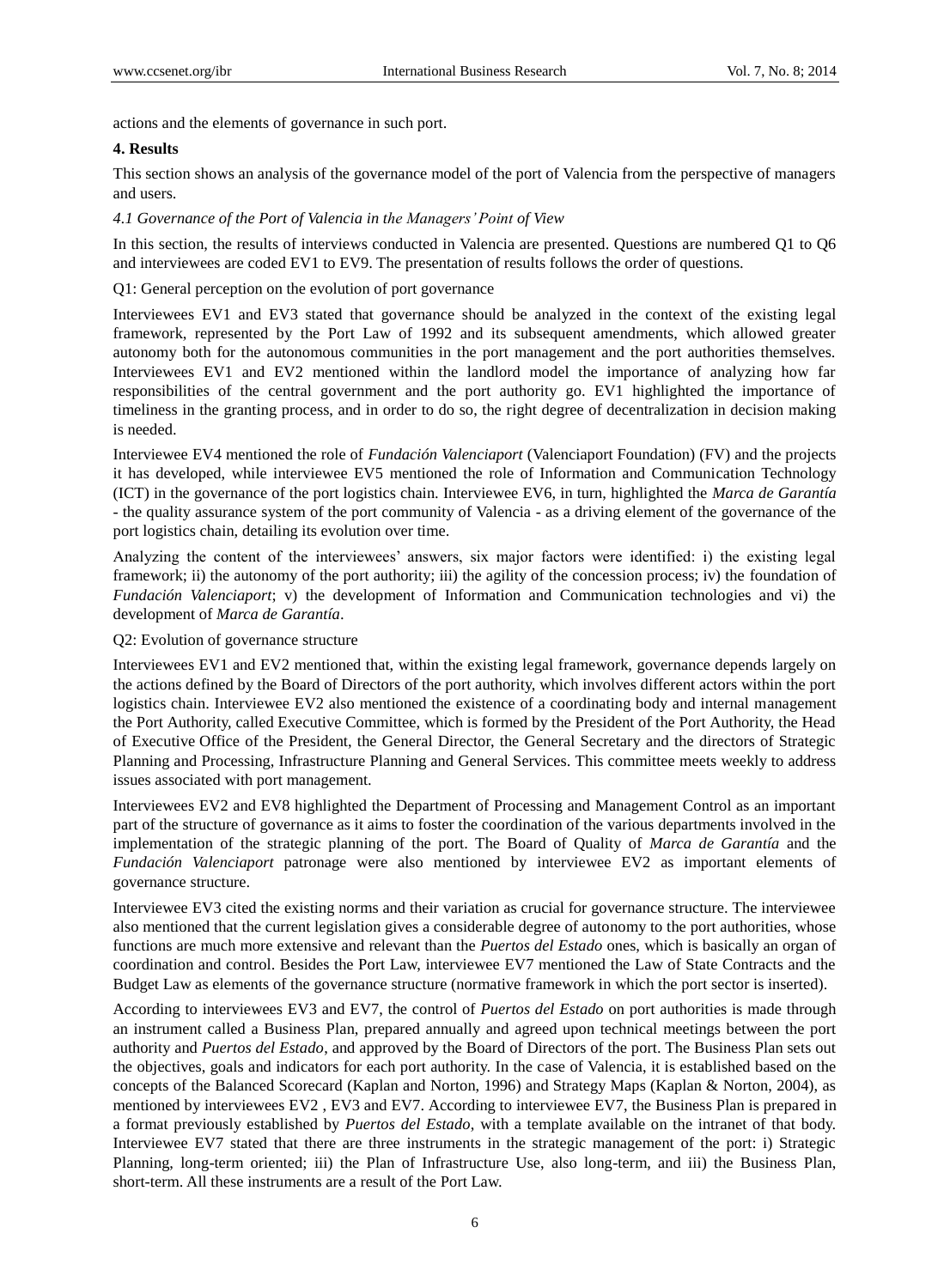According to interviewees EV5 and EV6, the Board of Quality of *Marca de Garantía* is the main existing structure of governance. Interviewee EV6 added that such a council is chaired by the Director General of APV.

Table 3 shows the factors identified in the responses of the nine interviewees.

| Factors                                                            | Interviewees |                 |     |          |                 |                 |             |              |     |                |  |
|--------------------------------------------------------------------|--------------|-----------------|-----|----------|-----------------|-----------------|-------------|--------------|-----|----------------|--|
|                                                                    | EV1          | EV <sub>2</sub> | EV3 | EV4      | EV <sub>5</sub> | EV <sub>6</sub> | EV7         | EV8          | EV9 | Total          |  |
| <b>Business Plan</b>                                               |              | X               | X   |          |                 |                 | $\mathbf X$ |              |     | 3              |  |
| Board of Directors of APV                                          | X            | $\mathbf X$     |     |          |                 |                 |             |              |     | $\overline{c}$ |  |
| Department<br>of<br>Processing<br>and<br>Management Control of APV |              | $\mathbf X$     |     |          |                 |                 |             | X            |     | $\overline{c}$ |  |
| Board of Quality of Marca de Garant <i>á</i>                       |              | $\mathbf X$     |     |          | X               |                 |             |              |     | $\mathfrak{2}$ |  |
| <b>Executive Committee of APV</b>                                  |              | X               |     |          |                 |                 |             |              |     |                |  |
| Patronage of FV                                                    |              | X               |     |          |                 |                 |             |              |     |                |  |
| Existing legal framework                                           |              |                 | X   |          |                 |                 |             |              |     |                |  |
| Puertos del Estado and Port Authorities                            |              |                 | X   |          |                 |                 |             |              |     |                |  |
| Law of State Contracts                                             |              |                 |     |          |                 |                 | X           |              |     |                |  |
| <b>Budget Law</b>                                                  |              |                 |     |          |                 |                 | X           |              |     |                |  |
| <b>Strategic Planning APV</b>                                      |              |                 |     |          |                 |                 | X           |              |     |                |  |
| Plan of infrastructure use                                         |              |                 |     |          |                 |                 | X           |              |     |                |  |
| <b>Total</b>                                                       | $\mathbf{1}$ | 6               | 3   | $\bf{0}$ | $\mathbf{1}$    | $\bf{0}$        | 5           | $\mathbf{1}$ |     | 17             |  |

|  | Table 3. Factors associated with the structure of governance of the port of Valencia |  |  |  |  |
|--|--------------------------------------------------------------------------------------|--|--|--|--|
|  |                                                                                      |  |  |  |  |

Three factors that can be considered actions of governance (Business Plan, Strategic Planning of the Port Authority and Plan of Infrastructure Use) were cited, which shows some overlap between the structure and the actions of governance from the users' perspective, especially the importance of the Business Plan, which was cited by three out of nine interviewees.

# Q3: Evolution of governance actions

Regarding question 3 on the evolution of the actions for the coordination of the actors and the improvement of port logistics flows (cargo and information), interviewee EV1 said that what differentiates Valencia from other ports is the existence of a pro-active attitude of the port authority, based on staff training and the existence of entrepreneurial vision. In this sense, according to the interviewee, various actions in the areas of education, innovation, quality, information technology and strategic planning are made.

In a little more detail, interviewee EV2 cited as actions of governance: i) the *Marca de Garantía* of the port of Valencia, ii) the development of ICTs, especially the Port Community System (PCS) of the port; iii) the creation of *Fundación Valenciaport* (FV); iv) the co-operation of the port of Valencia with various national and international bodies and v) the environmental projects implemented in the port logistics chain.

As for FV, interviewee EV2 stated that it works closely with APV. According to the interviewee, FV it is a supplementary means of integration of the port community that transcends the commercial sector. Interviewee EV2 also mentioned actions of Corporate Social Responsibility (CSR) implemented by the port authority and aimed at three different groups: i) the port authority human resources; ii) the different actors of the port logistics chain and iii) the civil society. Another element mentioned by interviewee EV2 was the strategic planning of the port, developed with the support of an international consulting group and the involvement of different actors related to the port.

Interviewee EV3, in turn, mentioned eight actions of governance that have been developed in Valencia, part of which also cited by interviewee EV2: i) training activities for the port logistics community developed since the early 90s by *Instituto Portuario de Estudios y Cooperación* (IPEC), which originated FV in 2004; ii) the development of *Marca de Garantía* of the Port of Valencia; iii) the implementation of ICT in port logistics processes; iv) environmental management (Ecoport project); v) the implementation of the BSC for the strategic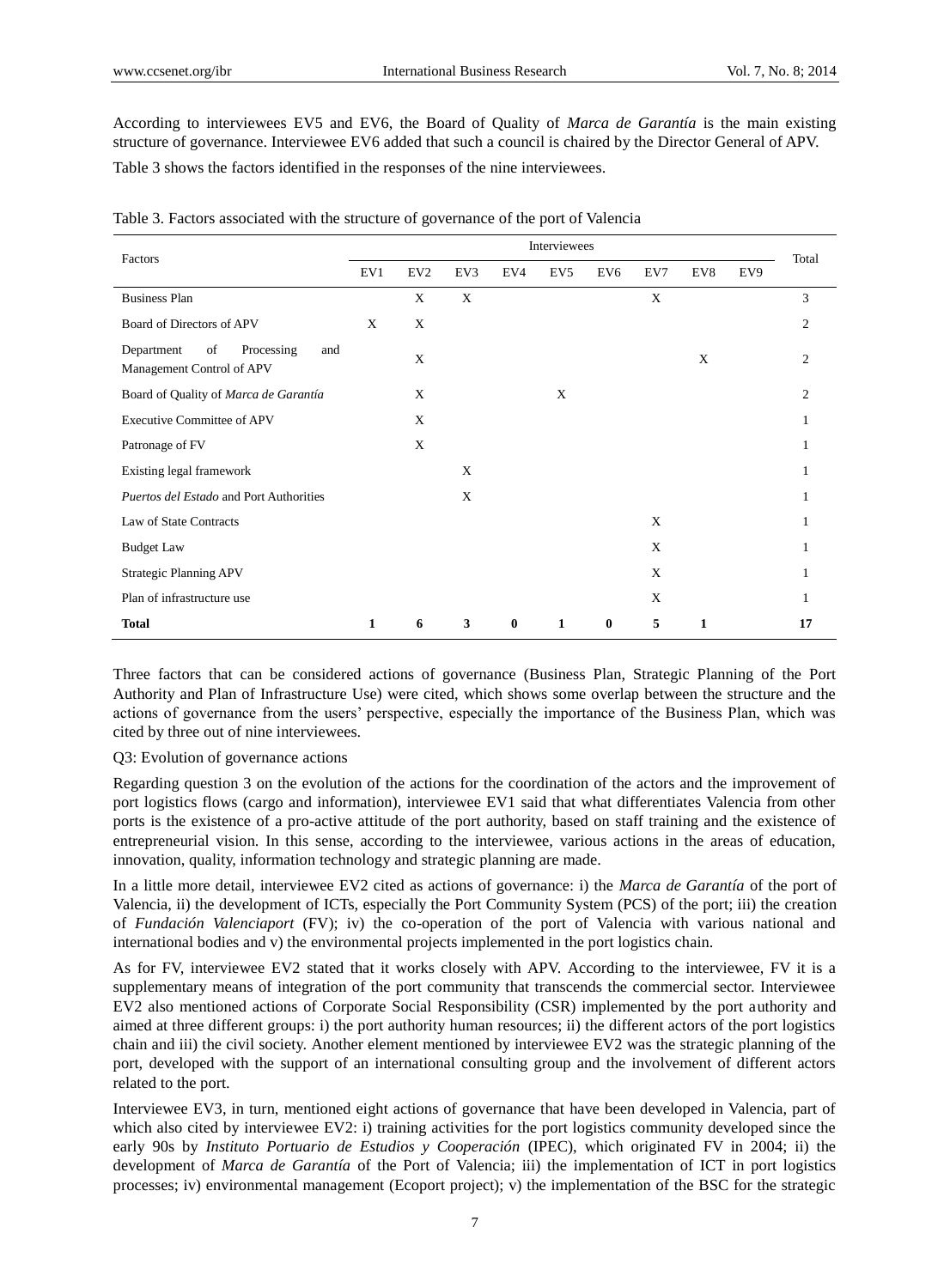management of the port authority; vi) the creation of VPI Logistics, intermodal and logistics platform of the port of Valencia; vii) development of RSC (Social Corporate Responsibility) initiatives and viii) improvement of port-city relationships.

Interviewees EV3 and EV4 highlighted the role of FV, which is a center for research, training and cooperation in the service of the actors involved in the port logistics chain and aims to improve the competitiveness of this chain.

Interviewee EV3 mentioned the integration between FV and APV. Interviewee EV4 mentioned that the organizational structure comprises an FV employer and an executive committee. The patronage is the supreme organ of government, administration and representation of FV, consisting of 20 members coming from 16 entities of the port cluster. Employers have a president, who is elected by APV. The executive committee, in turn, is composed of the President and four members of the patronage. This shows the relationship between APV and FV.

For interviewee EV5, the main actions of governance are the development of *Marca de Garantía* under the leadership of APV, and actions associated with the Port Community System (PCS) of the port, which allowed increased efficiency through better management of operations on the patio and on the pier, including electronic and one-time-only transmission of documents and the removal of containers without paperwork, among other factors. *Marca de Garantía* was also cited by interviewee EV8, who mentioned its importance as a philosophy of quality and as a marketing tool, which influences the perception of customer value as well as the choice of port. However, EV8 interviewee pointed out that while the port of Valencia has been a pioneer, now many ports have similar initiatives, albeit with different names. Interviewee EV5 also cited the management of port infrastructure.

According to interviewee EV6, the actions of governance are the decisions made by the Board of Quality of *Marca de Garant*  $\acute{a}$ , of which the major actors of the port logistics chain are part. Furthermore, the interviewee mentioned that alongside *Marca de Garantía*, ICTs have been developed applied to port logistics processes. As an example of the relationship between these two actions of governance, the interviewee reported that *Marca de Garant a* establishes in its guidelines that all participating companies must use the PCS that connects and integrates the port logistics chain.

Interviewee EV9 mentioned communication as an act of governance, highlighting the importance of the intranet of the port for sharing useful information with management, both those related to the BSC and other. Interviewee EV9 also mentioned by as actions of governance: the development of ICTs, the Brand Guarantee, environmental initiatives and the creation of the *Fundación Valenciaport*. In summary, with regard to actions of governance ten factors were mentioned, as shown in Table 4.

| Factors                                                        | Interviewees |                 |     |              |                 |                 |                |     |     |                |
|----------------------------------------------------------------|--------------|-----------------|-----|--------------|-----------------|-----------------|----------------|-----|-----|----------------|
|                                                                | EV1          | EV <sub>2</sub> | EV3 | EV4          | EV <sub>5</sub> | EV <sub>6</sub> | EV7            | EV8 | EV9 | Total          |
| Marca de Garant ía                                             |              | X               | X   |              | X               | X               |                | X   |     | 5              |
| Development of ICT                                             |              | X               | X   |              | X               | X               |                |     | X   | 5              |
| Performance of FV                                              | X            | X               | X   | X            |                 |                 |                |     | X   | 5              |
| Environmental projects in the port<br>logistics chain          |              | X               | X   |              |                 |                 |                |     | X   | 3              |
| Actions of Social Responsibility                               |              | X               | X   |              |                 |                 |                |     |     | $\overline{c}$ |
| Strategic planning of the port                                 |              | X               | X   |              |                 |                 |                |     |     | $\overline{c}$ |
| Cooperation<br>with<br>national<br>and<br>international bodies |              | X               |     |              |                 |                 |                |     |     | 1              |
| Creation of VPL logistics                                      |              |                 | X   |              |                 |                 |                |     |     | 1              |
| Improvement of port-city relationships                         |              |                 | X   |              |                 |                 |                |     |     | 1              |
| Management of port infrastructure                              |              |                 |     |              | X               |                 |                |     |     |                |
| Total                                                          | 1            | 7               | 8   | $\mathbf{1}$ | 3               | 2               | $\overline{0}$ | 1   | 3   | 26             |

Table 4. Factors associated with actions of governance in the port of Valencia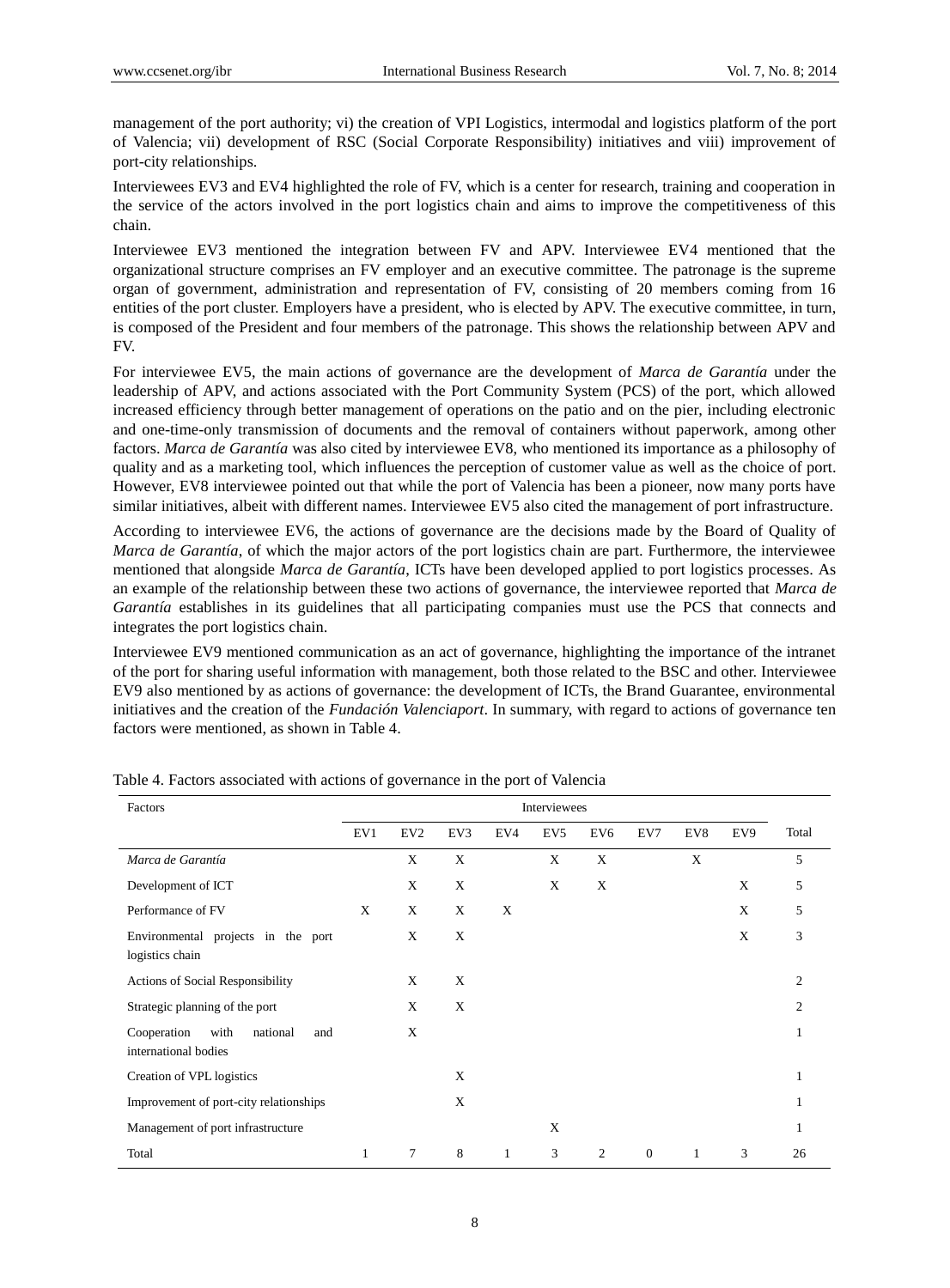Among the factors cited, the *Marca de Garantía*, the development of ICT and the role of *Fundación Valenciaport* stand out.

Q4: Evolution of the governance elements

As for question 4, on how the coordination of the actors in the port logistics chain has evolved and the efficiency of port logistics activities in the port, interviewee EV3 mentioned that actions of governance have contributed significantly.

Interviewee EV6 stated that the *Marca de Garantía* generated a significant cultural change, with the substitution of an individualistic vision for a group vision. After that, a more mature, connected and coordinated port community was created.

Interviewees EV5, EV8 and EV9, in turn, mentioned the increase in productivity due to technological changes, which have enabled improvements in processes, considering the different actors involved. According to interviewee EV9, this allows the service (or even the anticipation) of international quality requirements in the areas of safety, environment and ICT.

It is clear, therefore, that the main factors cited as the elements of governance have increased productivity and efficiency of logistics operations and enhanced coordination between the actors, as shown in Table 5.

| Factors                                                                                        | Interviewees |                 |     |          |                 |                 |                |                |     |       |
|------------------------------------------------------------------------------------------------|--------------|-----------------|-----|----------|-----------------|-----------------|----------------|----------------|-----|-------|
|                                                                                                | EV1          | EV <sub>2</sub> | EV3 | EV4      | EV <sub>5</sub> | EV <sub>6</sub> | EV7            | EV8            | EV9 | Total |
| Logistics operations: increased productivity<br>and efficiency                                 |              |                 | X   |          | X               |                 |                | X              |     | 3     |
| Port logistics chain: cohesion / enhanced<br>coordination among actors in the chain            |              |                 | X   |          |                 | X               |                |                | X   | 3     |
| Culture: development of a collaborative<br>posture / group vision                              |              |                 |     |          |                 |                 |                | X              |     |       |
| anticipation<br>of<br>Ouality:<br>international<br>requirements on safety, environment and ICT |              |                 |     |          |                 |                 |                |                | X   |       |
| Total                                                                                          | $\mathbf{0}$ | $\mathbf{0}$    | 2   | $\Omega$ | $\mathbf{1}$    |                 | $\overline{0}$ | $\overline{2}$ | 2   | 8     |

#### Table 5. Factors associated with elements of governance in the port of Valencia

#### Q5: Evolution of governance outcomes

Regarding to the performance of the port over time (Q5), according to interviewee EV3 the improvement of governance elements (Q4) has favored port performance as a whole. However, the interviewee mentioned that although there is a relationship between the structure and actions of governance and port performance, the latter is also influenced by a number of other factors, so that it becomes difficult to measure this relationship, an aspect also mentioned by interviewee EV9, who argued that actions of governance implemented in the port logistics chain end up contributing to the improvement of the reputation of the port, thus influencing the choice of port. Interviewee EV3 also mentioned that infrastructure is a necessary–but not sufficient–aspect for port performance, and that the existing structure and actions of governance allow a better use of that infrastructure.

Interviewee EV5 also mentioned the existence of a clear relationship between actions of governance (*Marca de*  Garant *t* and PCS) and port performance, providing greater simplicity and uniformity in procedures. According to the interviewee, the productivity of cranes increased considerably (from 15 to 24 movements per hour) as a function of these actions.

Interviewee EV6 cited the culture change driven by *Marca de Garantía* as the main outcome of governance, which served as an effective means for improving processes. Operational improvements were cited, such as: i) increase in productivity; ii) greater efficiency in processes; and iii) greater integration between the actors of the chain.

Table 6 shows the main factors associated with the outcomes of governance in the port of Valencia.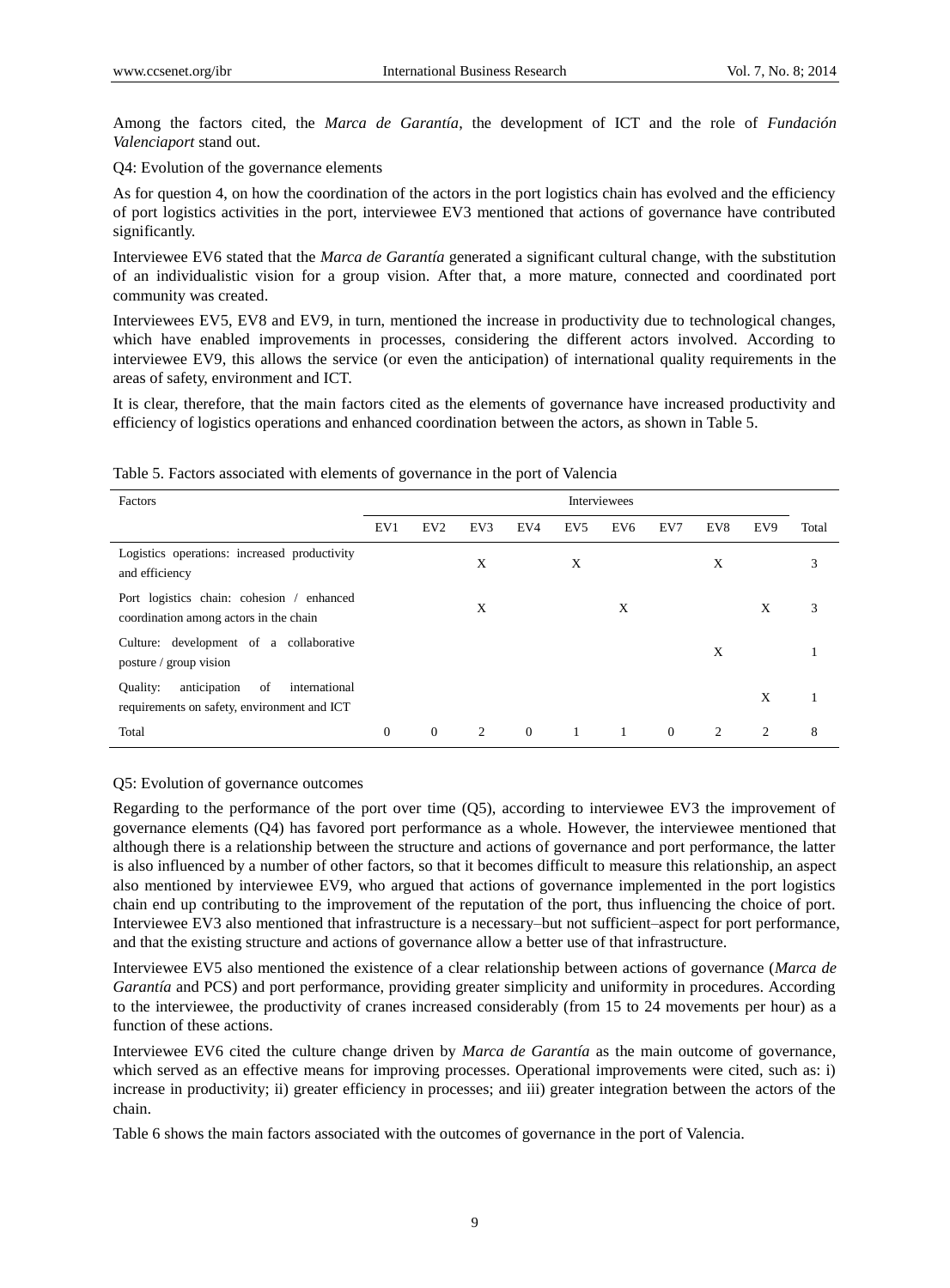| Factors                                                                                                 | Interviewees |                 |     |                |                 |                 |          |          |     |               |
|---------------------------------------------------------------------------------------------------------|--------------|-----------------|-----|----------------|-----------------|-----------------|----------|----------|-----|---------------|
|                                                                                                         | EV1          | EV <sub>2</sub> | EV3 | EV4            | EV <sub>5</sub> | EV <sub>6</sub> | EV7      | EV8      | EV9 | Total         |
| Better use of port infrastructure / higher<br>productivity and efficiency                               |              |                 | X   |                | X               | X               |          |          |     | 3             |
| Difficulty of measuring the relationship<br>between governance and port performance                     |              |                 | X   |                |                 |                 |          |          | X   | $\mathcal{L}$ |
| relationship between governance<br>Clear<br>actions (Marca de Garant á and PCS) and<br>port performance |              |                 |     |                | X               |                 |          |          |     |               |
| Improvement of governance<br>elements,<br>favoring port performance as a whole                          |              |                 | X   |                |                 |                 |          |          |     |               |
| Cultural change                                                                                         |              |                 |     |                |                 | X               |          |          |     | 1             |
| Greater integration between the port actors                                                             |              |                 |     |                |                 | X               |          |          |     |               |
| Improvement of the port reputation                                                                      |              |                 |     |                |                 |                 |          |          | X   |               |
| Total                                                                                                   | $\theta$     | $\theta$        | 3   | $\overline{0}$ | 2               | 3               | $\theta$ | $\Omega$ | 2   | 10            |

#### Table 6. Factors associated with outcomes of governance in the port of Valencia

As shown in Table 6, the main factor cited was the increased efficiency of the processes, mentioned by three interviewees. This increased efficiency has allowed a better use of port infrastructure and increased operational productivity. However, the difficulty of measuring the relationship between governance and port performance stands out.

# Q6: Opportunities for the improvement of the governance model

When asked about what could (or should) be changed in governance structure, actions and elements to achieve better outcomes (question 6), interviewee EV2 stated that it is necessary to seek greater coordination of actors in the port logistics chain. The interviewee also stated that if there was greater independence of the port authority, there would be better governance. Still according to interviewee EV2, there is the need to develop a management tool that allows automatic and continuous monitoring of the indicators used in the BSC. According to him, many of them need to be collected whenever it is necessary to create management reports for *Puertos del Estado*.

Interviewee EV3 mentioned the lack of autonomy for the establishment of a global port network due to the existing regulatory system. The interviewee also mentioned that the port - city relationships are limited and that any work of revitalization is not the responsibility of the port authority, but of the municipality.

Interviewee EV4, in turn, mentioned that there could be greater integration between the strategies of APV and FV. However, the interviewee mentioned that FV develops a work proposal every year, detailing a set of projects to be developed, which is presented to a follow-up committee, composed of the General Director and the Director of Strategic Planning and Processing of APV as well as the General Director and the Project Director of FV, making adjustments if needed. After the adjustment (if applicable), the approval is made by the patronage of FV and the Board Council of APV. Although there is this joint approval, interviewee EV4 said that the relationship between middle managers of APV and FV is informal, which hinders the implementation of actions associated with each project. According to the interviewee, a possible next step would be to create follow-up subcommittees (one for each project) to formalize this relationship, generating a greater commitment of those involved and facilitating the emergence of new ideas. These subcommittees would work as a mechanism to strengthen the integration between APV and FV.

Interviewee EV5 cited the lack of a global vision of ICT, since the solutions arise from working groups (associated with the Board of Quality of *Marca de Garantía*) in a segmented way. The solution proposed by the interviewee would be the creation of an advisory group of ICT, integrating all existing working groups.

Interviewee EV5 also mentioned that there are some parallels in information systems, which may influence the efficiency of operations and, consequently, the port choice of most users (especially the owners). As an example, interviewee EV5 cited the existence of two systems of sanitary inspection in operation-one from Spain (SISAEX) and other from the European Union (TRACES) - mentioning that there are also other local examples.

Interviewee EV5 also cited the need for greater use of rail transport for the delivery and removal of containers at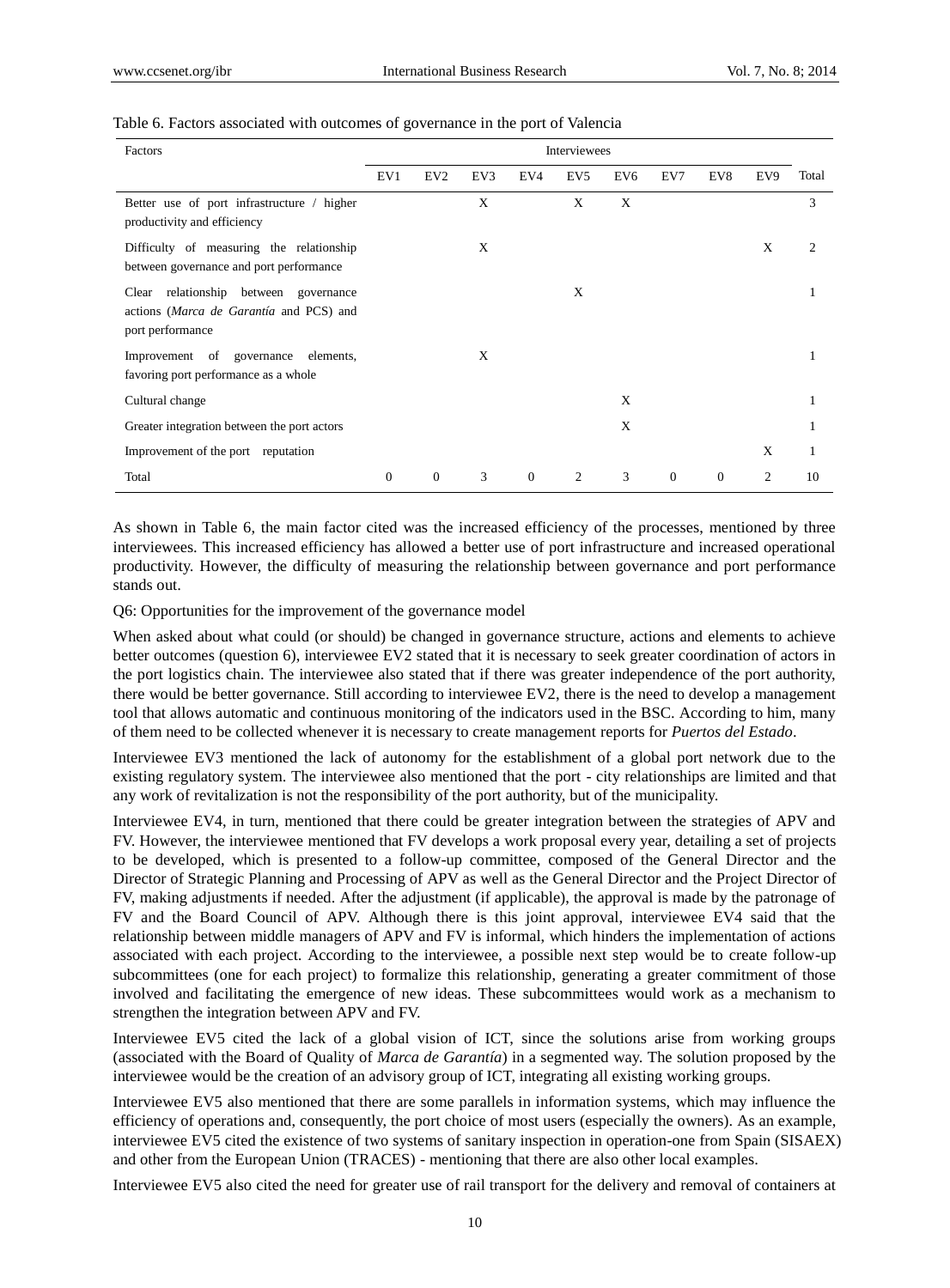the port, mentioning that there is already a move in this direction, which is the increase of rail capacity to support trains of greater length. This capacity, which is currently 400 meters, will be 750 meters long, thus allowing longer trains.

Interviewee EV5 also mentioned the existence of certain inertia in the innovation process, due to the maturity the port has already reached. According to the interviewee, it is necessary to think about new advances in automation, since the port is probably near its limit productivity regarding technologies currently in use. Another possible improvement would be to seek greater harmonization of procedures at European level.

Regarding what should be changed to improve governance at the port, interviewee EV6 stated that there should be continuous monitoring of the indicators to be considered for the establishment of financial compensation expected by *Marca de Garantía*. According to the interviewee, the process to date has occurred through a retrospective analysis and preparation of a report on the occurrence of any non-compliance, with the whole process taking less than a week. Along with the need for improvement, he highlighted the importance of human resources to continuously analyze these indicators and support the integration between different workgroups, allowing the creation of new guarantees as well as the continuous improvement of existing ones. However, interviewee EV6 said that these improvements are punctual, showing there is no convergence among interviewees.

As a possible improvement, interviewee EV9 mentioned the need to develop a system to watch the markets to detect trends and analyze scenarios in order to anticipate opportunities and threats to a possible extent.

For the aspects that could or should be improved in Valencia's port governance several specific factors have been cited, not showing convergence among interviewees (Table 7). Only one factor was mentioned more than once. This is about the search for less public intervention/ greater autonomy. The major contributions in this regard were mentioned by interviewees EV5 and EV2.

| Factors                                                                                                                          | Interviewees |                 |             |     |                 |                 |          |              |     |                |
|----------------------------------------------------------------------------------------------------------------------------------|--------------|-----------------|-------------|-----|-----------------|-----------------|----------|--------------|-----|----------------|
|                                                                                                                                  | EV1          | EV <sub>2</sub> | EV3         | EV4 | EV <sub>5</sub> | EV <sub>6</sub> | EV7      | EV8          | EV9 | Total          |
| Less public intervention (greater autonomy)                                                                                      |              | X               | $\mathbf X$ |     |                 |                 |          |              |     | $\mathfrak{2}$ |
| Greater commitment from the chain actors                                                                                         |              | X               |             |     |                 |                 |          |              |     | 1              |
| Development of a management tool to<br>automatically and constant track the BSC<br>indicators                                    |              | X               |             |     |                 |                 |          |              |     | 1              |
| Greater integration between the APV and FV<br>strategies                                                                         |              |                 |             | X   |                 |                 |          |              |     | 1              |
| Lack of ICT parallelism global vision in<br>information systems                                                                  |              |                 |             |     | X               |                 |          |              |     | 1              |
| Greater use of rail transport                                                                                                    |              |                 |             |     | X               |                 |          |              |     | 1              |
| Inertia in the innovation process, due to<br>maturity reached by the port                                                        |              |                 |             |     | X               |                 |          |              |     | 1              |
| Need for advances in productivity border<br>closeness/automation with the technologies<br>currently employed                     |              |                 |             |     | X               |                 |          |              |     | 1              |
| Harmonization of procedures at European level                                                                                    |              |                 |             |     | X               |                 |          |              |     | 1              |
| Follow up of the indicators considered for<br>establishing the financial compensation set<br>down by the Marca da Garant ú       |              |                 |             |     |                 | X               |          |              |     | 1              |
| Creation of an observatory to detect market<br>trends and analyze scenarios, in order to<br>anticipate threats and opportunities |              |                 |             |     |                 |                 |          |              | X   | 1              |
| Total                                                                                                                            | $\theta$     | 3               | 1           | 1   | 5               | $\mathbf{1}$    | $\Omega$ | $\mathbf{0}$ | 1   | 12             |

Table 7. Opportunities for improvement in governance for the port of Valencia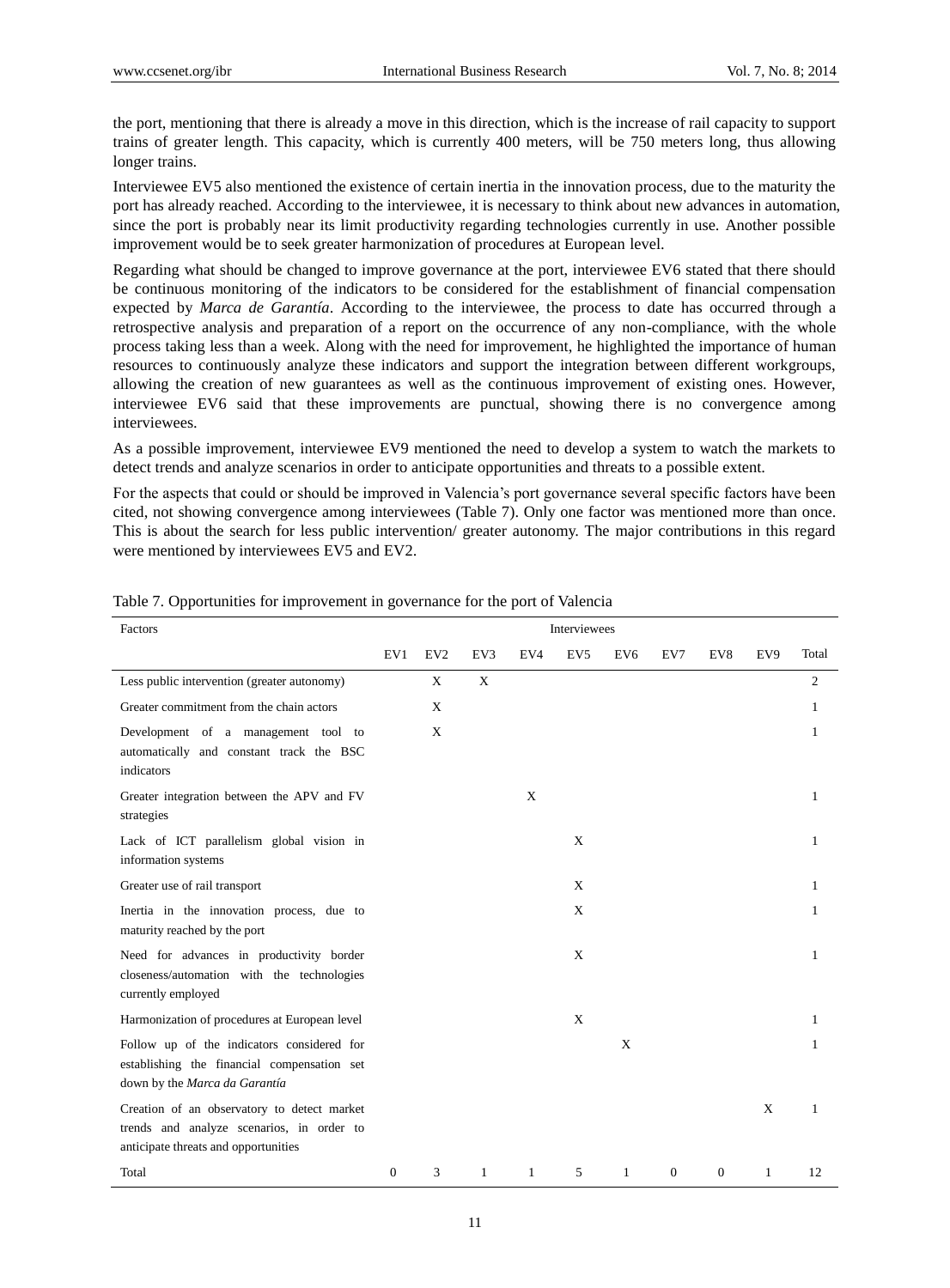The opportunities for improvement cited by managers aim at enhancing the governance model implemented in its various aspects (structure, management, elements, and outcomes). To a large extent, the opportunities for improvement cited focused on the governance in the port logistics chain (meso level) and the discussions include system simplification (processes) and operations automation.

# *4.2 Governance of the Port of Valencia from the Users' Point of View*

This section presents the results of the port governance model evaluation made by IFFs. The sample used in the research is characterized by the following data: i) number of employees from the companies where the respondents work for; ii) companies' operation time in business; iii) annual quantity of containers handled (loading and unloading) in the port of Valencia; iv) percentage of containers handled (loading and unloading) on the total handled by companies; and v) respondents' work experience length.

Table 8 presents the distribution of responses according to the number of employees from companies where the respondents work. A concentration of respondents from companies with up to 50 employees was noticed - 80% of the respondents are linked to this type of company, and there was no registration of respondents from companies with over 300 employees.

| N <sup>o</sup> of Employees | N <sup>o</sup> of answers | $\%$   |
|-----------------------------|---------------------------|--------|
| 0 to 10                     | 13                        | 43.3%  |
| 11 to 50                    | 11                        | 36.7%  |
| 51 to 100                   | 4                         | 13.3%  |
| 101 to 300                  | $\overline{c}$            | 6.7%   |
| Total                       | 30                        | 100.0% |

Table 8. Number of employees from the companies where the respondents work

Regarding to the length of time that companies operate in the market, the sample comprises 28 companies with over 10 years' time experience in business, a company with 5 to 10 years of experience, and another with 3 to 5 years. Therefore, a percent of 96.6% of the companies in which the respondents work for operate for over 5 years, and 93.3% for more than 10 years. With respect to the experience of respondents with port logistics operations and foreign trade, sample data revealed considerable variability, but a high average work experience time was noticed (22 years). In addition, no respondents presented less than five years of experience, which facilitates their understanding about the port logistics reality.

Table 9 presents the number of containers handled by the companies the respondents belong to in both export and import.

| Table 9. Number of containers handled |
|---------------------------------------|
|---------------------------------------|

|                      | Loaded                    |               | Unloaded                  |        |
|----------------------|---------------------------|---------------|---------------------------|--------|
| Containers/year      | N <sup>o</sup> of answers | $\frac{0}{0}$ | N <sup>o</sup> of answers | $\%$   |
| Up to $10$           | $\overline{0}$            | $0.0\%$       | 3                         | 10.0%  |
| From $11$ to $100$   | 6                         | 20.0%         | $\overline{2}$            | 6.7%   |
| From 101 to 1,000    | 12                        | 40.0%         | 13                        | 43.3%  |
| From 1,001 to 10,000 | 8                         | 26.7%         | 10                        | 33.3%  |
| Over 10,000          | 4                         | 13.3%         | $\overline{2}$            | 6.7%   |
| Total                | 30                        | 100.0%        | 30                        | 100.0% |

Valencia shows a concentration from 101 to 1,000 and from 1,001 to 10,000 containers per year, totaling 66.7% of the boarded and 76.6% of the landed containers. Table 3 presents the representativeness of the ports of Valencia and Santos in the total amount of containers boarded and landed by the companies which the respondents work for. The data shown in Table 3 show a significant representativeness in percentage terms of the ports of Valencia and Santos in the total handling of containers of the companies which the respondents work for. This percentage is, on average, more than 60%, ranging from a minimum of 10% to a maximum of 100%.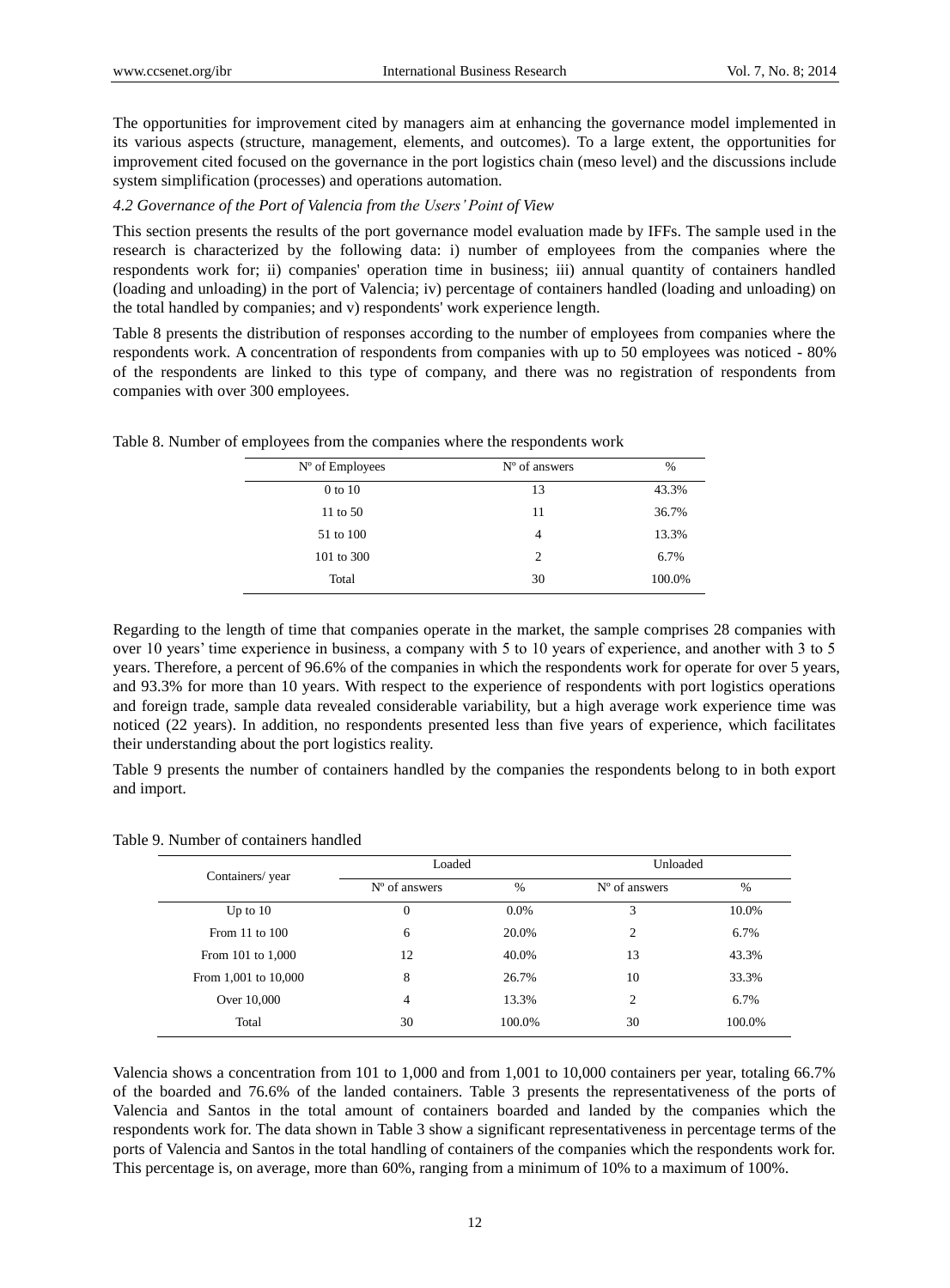| Percentage of Containers | % Loaded | % Unloaded |
|--------------------------|----------|------------|
| Minimum                  |          | 10         |
| Maximum                  | 100      | 100        |

Table 10. Percentage of containers handled over all operations in the port

Data from Table 10 allow affirming that the analyzed ports are important for the companies, which suggests the need for a constant evaluation and justifies the users as an important source of information regarding port governance.

Average 65.8 67.8 Standard Deviation 23.8 25.3

With respect to port governance model, the range over 5 in a scale ranging from 1 to 7 (Table 11) indicates that respondents agree with the statements presented in the questionnaire about the results, the structure, the actions and the elements of governance. In other words, the respondents agree that: i) the port meets their needs and offers efficient operations, as well as that maritime connections and frequency of regular shipping services are adequate; ii) there is a (normative and institutional) governance structure that facilitates the coordination of port logistics chain and that it has been improved over time; iii) actions for the coordination of port logistics chain has been developed and enhanced; and iv) there is port logistics chain coordination and such coordination has improved over time.

When punctually analyzing the results from the users' responses for the 19 statements of the questionnaire (Table 11), it can be seen that only for one question an average of less than 4 (Q3 3.53) was obtained, which indicates low concordance of the respondents with the statement that 'the port tariffs are competitive'. For the remaining 18 affirmatives, the averages of the responses were all close to or higher than 5, ranging from 4.97 to 5.87.

| <b>Ouestion/Dimension</b> | Average | <b>Standard Deviation</b> |
|---------------------------|---------|---------------------------|
| Question 1                | 5.3667  | 1.12903                   |
| <b>Ouestion 2</b>         | 5.4333  | 0.93526                   |
| <b>Ouestion 3</b>         | 3.5333  | 1.25212                   |
| <b>Ouestion 4</b>         | 5.8667  | 0.89955                   |
| Question 5                | 5.8000  | 0.84690                   |
| <b>Outcomes</b>           | 5.2000  | 0.74092                   |
| <b>Ouestion 6</b>         | 5.1333  | 1.27937                   |
| Question 7                | 4.9667  | 1.29943                   |
| Question 8                | 5.4333  | 1.27802                   |
| <b>Structure</b>          | 5.1778  | 1.20578                   |
| Question 9                | 5.0000  | 1.23176                   |
| Question 10               | 4.9667  | 1.15917                   |
| <b>Ouestion 11</b>        | 5.2667  | 1.08066                   |
| Question 12               | 4.9667  | 1.24522                   |
| <b>Ouestion 13</b>        | 5.5000  | 1.04221                   |
| <b>Actions</b>            | 5.1400  | 0.97578                   |
| <b>Ouestion 14</b>        | 4.9667  | 1.15917                   |
| <b>Ouestion 15</b>        | 5.4000  | 1.13259                   |
| Question 16               | 5.0333  | 1.15917                   |
| Question 17               | 5.3333  | 1.21296                   |
| Question 18               | 5.3667  | 1.21721                   |
| Question 19               | 5.7667  | 1.04000                   |
| <b>Elements</b>           | 5.3111  | 1.03273                   |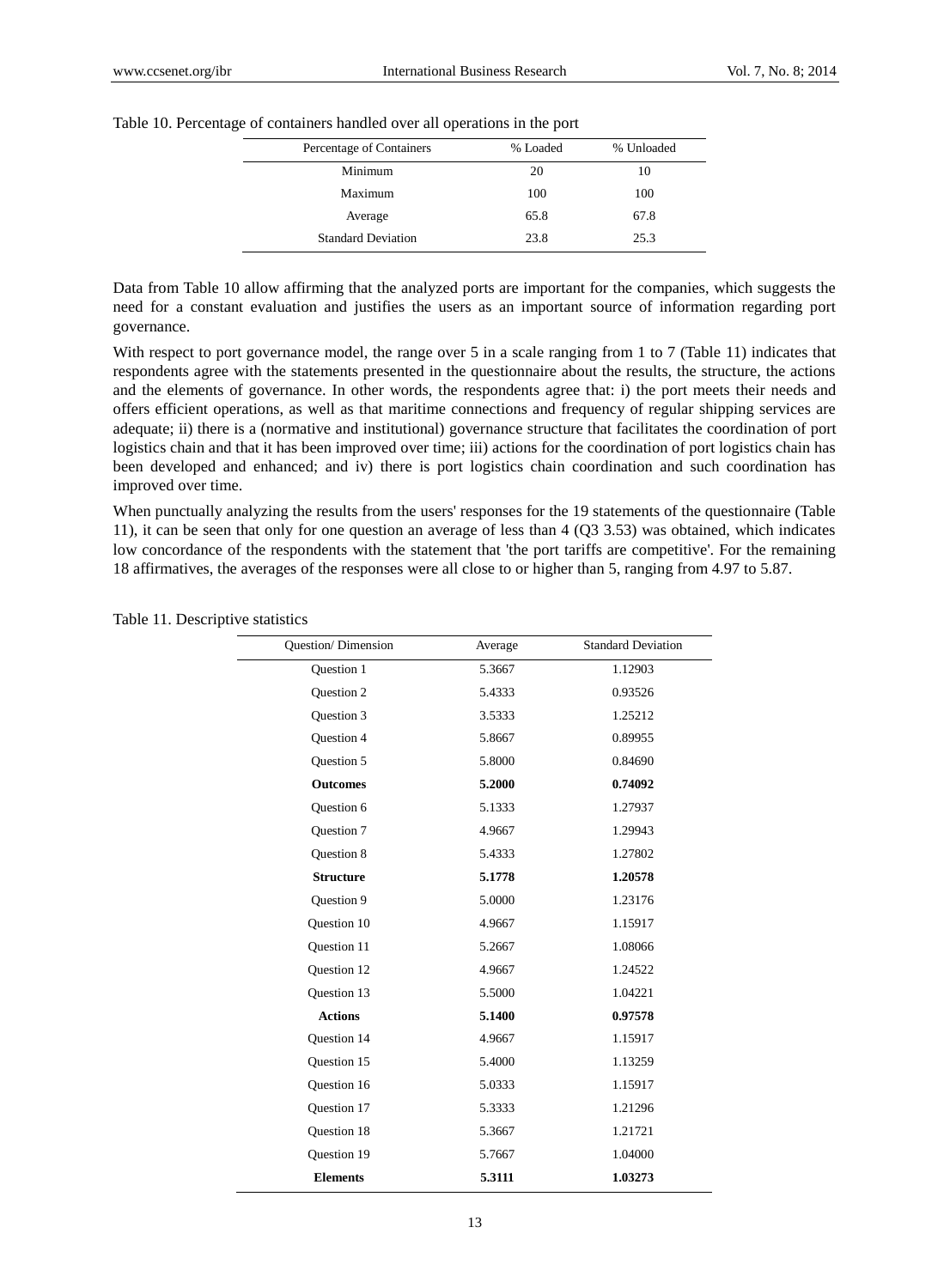# **5. Discussion**

The analyses of the interviews with managers (qualitative phase) and the questionnaires applied to users (quantitative phase) revealed a mature and well-structured governance model, as shown in Table 12, which presents a summary of the results of each phase.

| Table 12. Summary of the outcomes |  |
|-----------------------------------|--|
|-----------------------------------|--|

| <b>Oualitative Phase</b>                                                                                  | <b>Ouantitative Phase</b>                                                                                      |
|-----------------------------------------------------------------------------------------------------------|----------------------------------------------------------------------------------------------------------------|
| Active Posture of port authority regarding all dimensions of<br>$\bullet$<br>governance of port logistics | • High degree of agreement from users regarding the existence<br>and adequacy of the dimensions of governance: |
| • <i>Puertos del Estado</i> as governance body of the port system                                         | $-$ Structure of Governance                                                                                    |
| (Governmental level)                                                                                      | - Actions of Governance                                                                                        |
| Strategy and marketing actions by the Port Authority and Port<br>terminals                                | - Elements of Governance                                                                                       |
|                                                                                                           | - Outcomes of Governance                                                                                       |

Furthermore, no significant gaps were identified between the managers' and users' points of view. This alignment on the results obtained in the different phases of the study highlights the consistency of results and the proposed model itself, since, ideally, the governance model must be perceived similarly by managers and users, and should be corroborated by the performance indicators from the ports analyzed.

Managers cited the different aspects that reveal a mature, well-structured and constantly evolving governance model, driven by the APV. Users showed a degree of agreement over 5 (on a scale of 1 to 7) with the affirmatives presented in the questionnaire, which sought to measure their perception regarding the existence, relevance and evolution of governance structure, actions, elements and outcomes. However, the study also revealed some improvement opportunities for consideration by Valencia's Port Authority. Among these opportunities is the need to move forward in the development of information technologies and the improvement of port logistics processes.

Among the main findings of the study are the governance actions implemented in the port of Valencia. The study reveals that these governance actions create their own governance structures, allow greater coordination of actors and port logistics flows and potentiate governance outcomes (Table 13).

| <b>Actions</b>                           | <b>Structures</b>              | Elements                | <b>Outcomes</b>                                                         |
|------------------------------------------|--------------------------------|-------------------------|-------------------------------------------------------------------------|
| Marca de Garant ía                       | <i>Marca de Garant à</i> Board |                         | - Efficiency (corroborated by dwell                                     |
| Port Community System (PCS)              | Valenciaportpcs.net            | -Port Logistics flows   | time and costs of operations)                                           |
| Training                                 | Fundación Valenciaport (FV)    | -Logistics chain Actors | - Effectiveness (corroborated by<br>the perception of users)            |
| Corporate Social<br>Responsibility (CSR) | Port Authority CSR Department  |                         | $-$ Competitive insertion (originated<br>from the two previous factors) |

Table 13. Actions of governance and related structures in the port of Valencia

Therefore, these governance actions are key aspects of governance in the port of Valencia and must be constantly monitored. Moreover, it can be considered good governance practices which serve as a reference to other ports.

Regarding the reliability and validity of the applied method, the model used was adequate for understanding port governance in its main dimensions and variables, and the results of the two research phases–qualitative and quantitative–were consistent. In addition, the method that can be replicated in other port logistics chains.

## **6. Conclusions**

The present study has as its main contribution the implementation of the proposed governance model (which supplies the main gaps identified in the competing models) to the ports of Valencia. The analysis of this port from the proposed model showed the applicability of the model, since its dimensions (structure, actions, elements and outcomes of governance) and its application process proved to be useful for the evaluation of the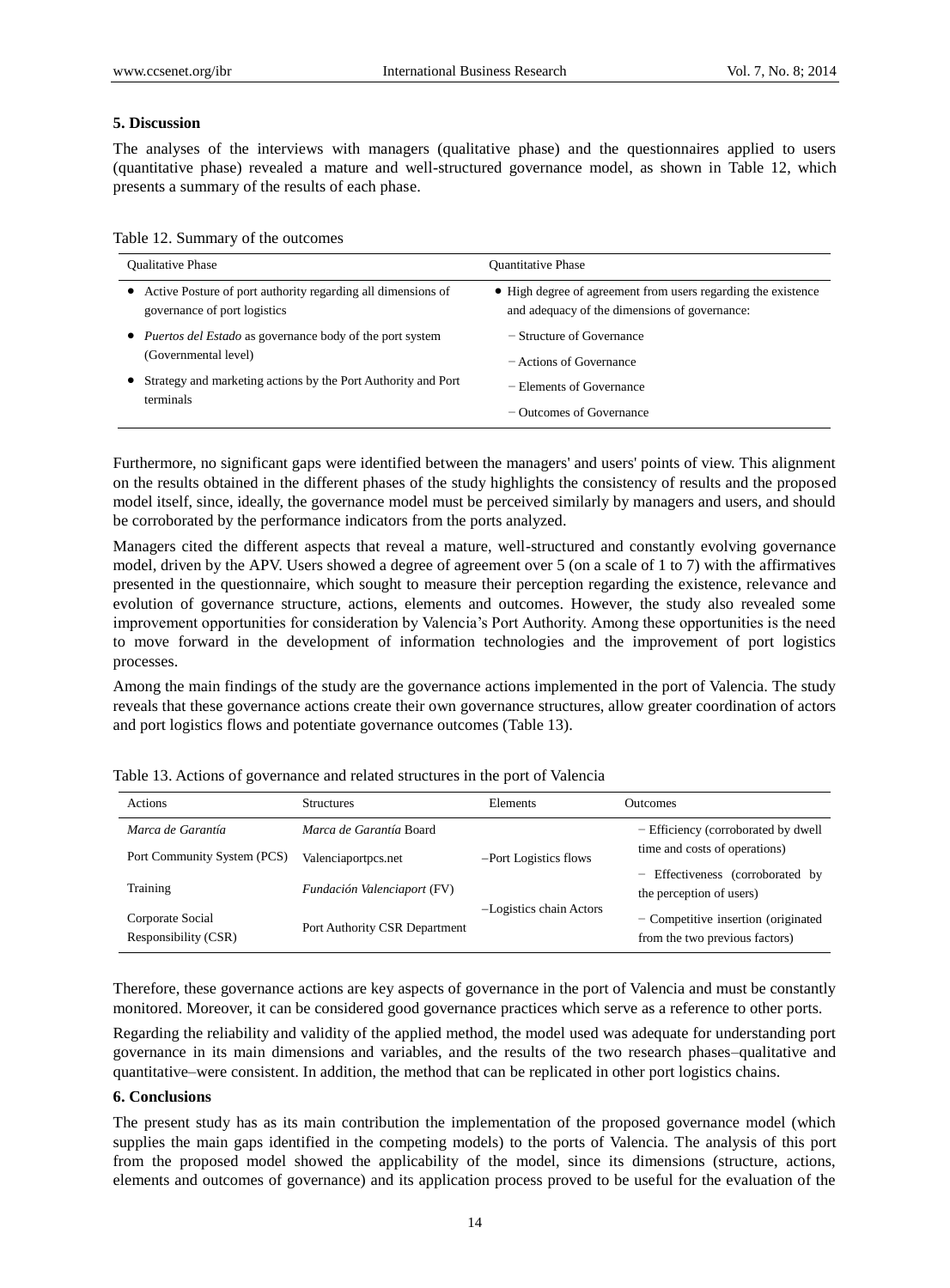governance of the ports studied. In addition, the analysis of Valencia's port governance in their two phases (from the managers' and users' point of view) can assist in the direction of improvement actions to be implemented in this port.

However, notwithstanding its contribution, some limitations from this study must be stressed. The first of these limitations relates to the partial application of the model, which was restricted to its phase 1. Secondly, due to the fact that this is a cross-sectional study, it has not been possible to analyze the evolution of governance (and, in particular, the outcomes of governance) over time.

As an indication for future studies, it is suggested: i) the complete application of the model, considering a port reform process in its three phases and conducting a longitudinal analysis of the outcomes of governance at the different phases; ii) the application of the model to other kinds of cargo, making the adjustments that may be required; iii) application of the model to other ports, subject to different models of port management; and iv) promote an in-depth discussion on outcomes of governance from the studies that have already carried out on port performance analysis.

#### **References**

- Baltazar, R., & Brooks, M. R. (2006). Port governance, devolution and the Matching Framework: a configuration theory approach. *Research in Transportation Economics, 17*(1), 379–403. http://dx.doi.org/10.1016/S0739-8859(06)17017-1
- Brooks, M. R., & Cullinane, K. (2006a). Introduction. Devolution, Port Governance and Port Performance. *Research in Transportation Economics, 17*(1), 3–28. http://dx.doi.org/10.1016/S0739-8859(06)17001-8
- Brooks, M. R., & Cullinane, K. (2006b). Conclusions and research agenda. Devolution, Port Governance and Port Performance. *Research in Transportation Economics, 17*(1), 631–660. http://dx.doi.org/10.1016/S0739-8859(06)17026-2
- Brooks, M. R., & Cullinane, K. (2006c). Governance models defined. *Research in Transportation Economics, 17*(1), 405–435. http://dx.doi.org/10.1016/S0739-8859(06)17018-3
- Brooks, M. R., & Pallis, A. A. (2008). Assessing port governance models: process and performance components. *Maritime Policy and Management, 35*(4), 411–432. http://dx.doi.org/10.1080/03088830802215060
- Cullinane, K., Yap, W. Y., & Lam, J. S. L. (2006). The port of Singapore and its governance structure. *Research in Transportation Economics, 17*(1), 285–310. http://dx.doi.org/10.1016/S0739-8859(06)17013-4
- De Langen, P. W. (2004). Governance in Seaport Clusters. *Maritime Economics and Logistics, 6*(1), 141–156. http://dx.doi.org/10.1057/palgrave.mel.9100100
- Geiger, A. (2009). *Modelo de governança para apoiar a inserção competitiva de arranjos produtivos locais em cadeias globais de valor*. Tese de Doutorado. Programa de Pós-Graduação em Engenharia de Produção (PPGEP). Universidade Federal do Rio Grande do Sul (UFRGS), Porto Alegre.
- Heaver, T. (2006). The Evolution and Challenges of Port Economics. *Research in Transportation Economics, 16*(1), 11–41. http://dx.doi.org/10.1016/S0739-8859(06)16002-3
- Kaplan, R. S., & Norton, D. P. (1996). Using the Balanced Scorecard as a Strategic Management System. *Harvard Business Review, 74*(1), 75–85.
- Kaplan, R. S., & Norton, D. P. (2004). *Strategy Maps: Converting Intangible Assets into Tangible Outcomes*. Boston, MA: Harvard Business School Press.
- Lam, J. S. L., Ng, A. K. Y., & Fu, X. (2013). Stakeholder management for establishing sustainable regional port governance. *Research in Transportation Business & Management, 8*(1), 30–38. http://dx.doi.org/10.1016/j.rtbm.2013.06.001
- López, R. C., & Poole, N. (1998). Quality assurance in the maritime port logistics chain: the case of Valencia, Spain. *Supply Chain Management, 3*(1), 33–44. http://dx.doi.org/10.1108/13598549810200915
- Malchow, M. B., & Kanafani, A. (2004). A disaggregate analysis of port selection. *Transportation Research Part E: Logistics and Transportation Review, 40*(4), 317–337. http://dx.doi.org/10.1016/j.tre.2003.05.001
- Milan, G. S., & Vieira, G. B. B. (2011). Proposição de um modelo conceitual em torno da prática da governança em cadeias logístico-portuárias. *Revista Gestão Industrial, 7*(4), 154–174.
- Verhoeven, P. (2010). A review of port authority functions: towards a renaissance? *Maritime Policy and Management, 37*(3), 247–270. http://dx.doi.org/10.1080/03088831003700645